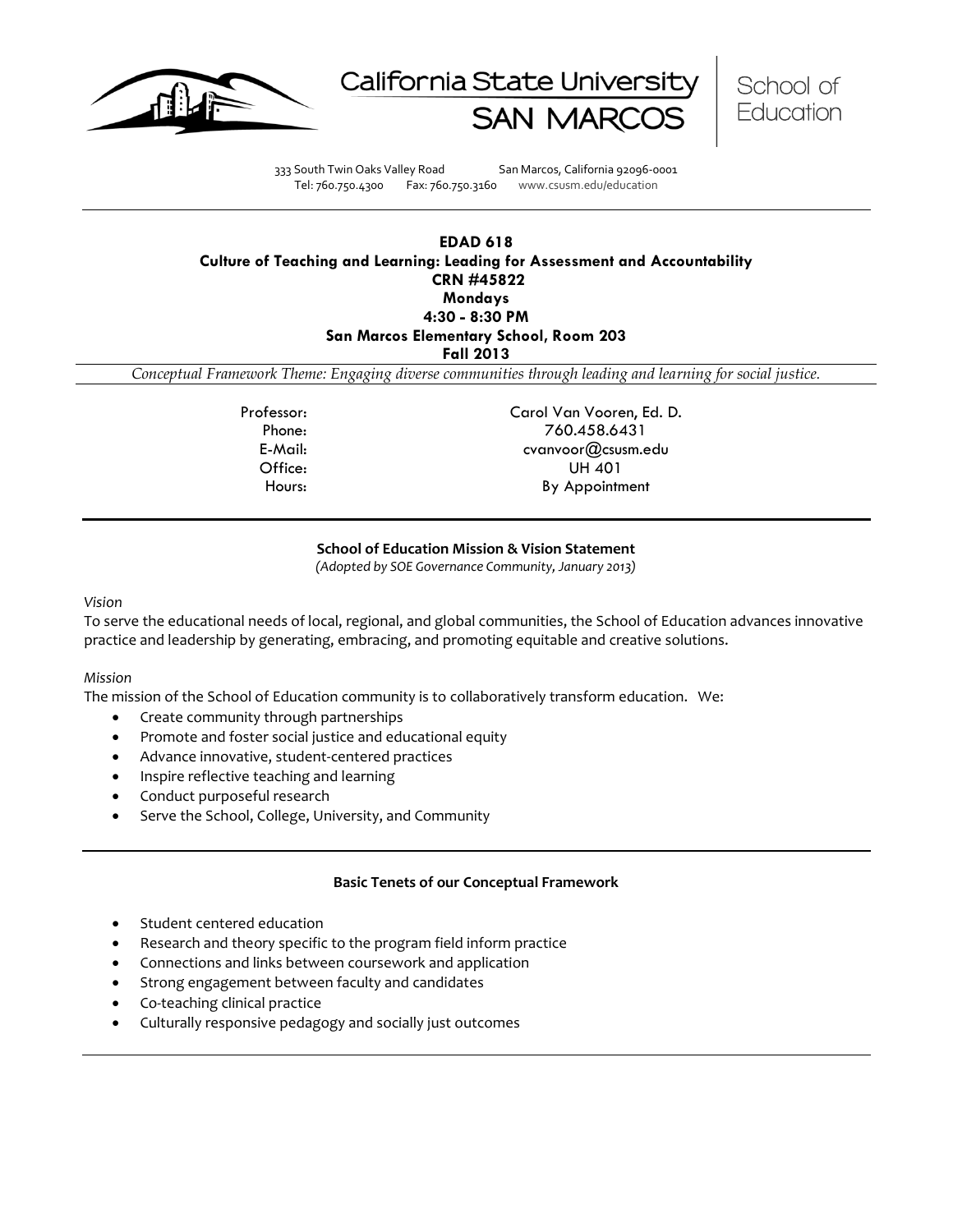### **COURSE DESCRIPTION**

Candidates learn how to identify, generate, and use data to make decisions about pedagogy and adjustment of instructional policies and procedures. The effective use of assessment data from the classroom, as well as from systemwide sources, in establishing and using accountability systems is addressed. *May not be taken for credit by students who have received credit for EDAD 636. Enrollment restricted to students who have obtained consent of Program Coordinator.* 

VAN VOOREN: This course provides an opportunity for the Educational Administration candidate to learn how to identify, generate, and use data to make decisions about pedagogy and adjustment of instructional policies and procedures. The effective use of assessment data from the classroom, as well as from system-wide sources, in establishing and using accountability systems is addressed.

### **Course Prerequisite:**

Admission into the university and Ed Admin program, successful completion of semesters one and two of the four semester program, and approval of the program coordinator.

### **Course Objectives:**

- 1. Investigate and report on assessment, data collection, and data analysis and its alignment with and promotes the mission and vision of the candidates' school.
- 2. Demonstrate knowledge of the changing political, fiscal, and student needs in the Era of Accountability, including Common Core assessment and reporting.
- 3. Demonstrate written and oral communication to express data outcomes, especially that of disenfranchised groups, to the various stakeholders.
- 4. Develop and present a plan of school improvement for a documented achievement gap based on researched data in a school case study.
- 5. Deliver professional development by training cohort peers on the wide variety of testing instruments used in the schools such as the California English Language Development Test (CELDT), psychological tests, and tests of basic skills.

### **Required Texts**

Goldring, E. and Berends, M. (2009) *Leading with data: Pathways to improve your school.* Thousand Oaks, CA: Corwin Press.

Select one of the following two titles and join a reading collaborative:

Ravitch, D. (2010) *The death and life of the great American school system*. New York, NY: Basic Books.

Zhao, Y. (2009). *Catching up or leading the way: American education in the age of globalization*. Alexandria, VA: ASCD.

# **Authorization to Teach English Learners**

This credential program has been specifically designed to prepare teachers for the diversity of languages often encountered in California public school classrooms. The authorization to teach English learners is met through the infusion of content and experiences within the credential program, as well as additional coursework. Students successfully completing this program receive a credential with authorization to teach English learners. *(Approved by CCTC in SB 2042 Program Standards, August 02)*

CTEL candidates will need to upload their graded CTEL signature assignment (with a passing grade or rubric indicating passing grade for assignment) to their CTEL electronic portfolio upon completion of this course. The CTEL Program Coordinator will then review the candidate's CTEL standards in their electronic portfolio in order to fulfill their certification requirements for the California State Department of Education. For further clarification, please contact Ana Hernandez, CTEL Program Coordinator, at [ahernand@csusm.edu](https://bl2prd0511.outlook.com/owa/redir.aspx?C=AW7hZ-DBL0G6FPgB8G8Eri3bAwuccNAIwYI81VgsrzvmHC5AEo6nGJNyvZWC7aqWfxtUgiTx_9k.&URL=mailto%3aahernand%40csusm.edu)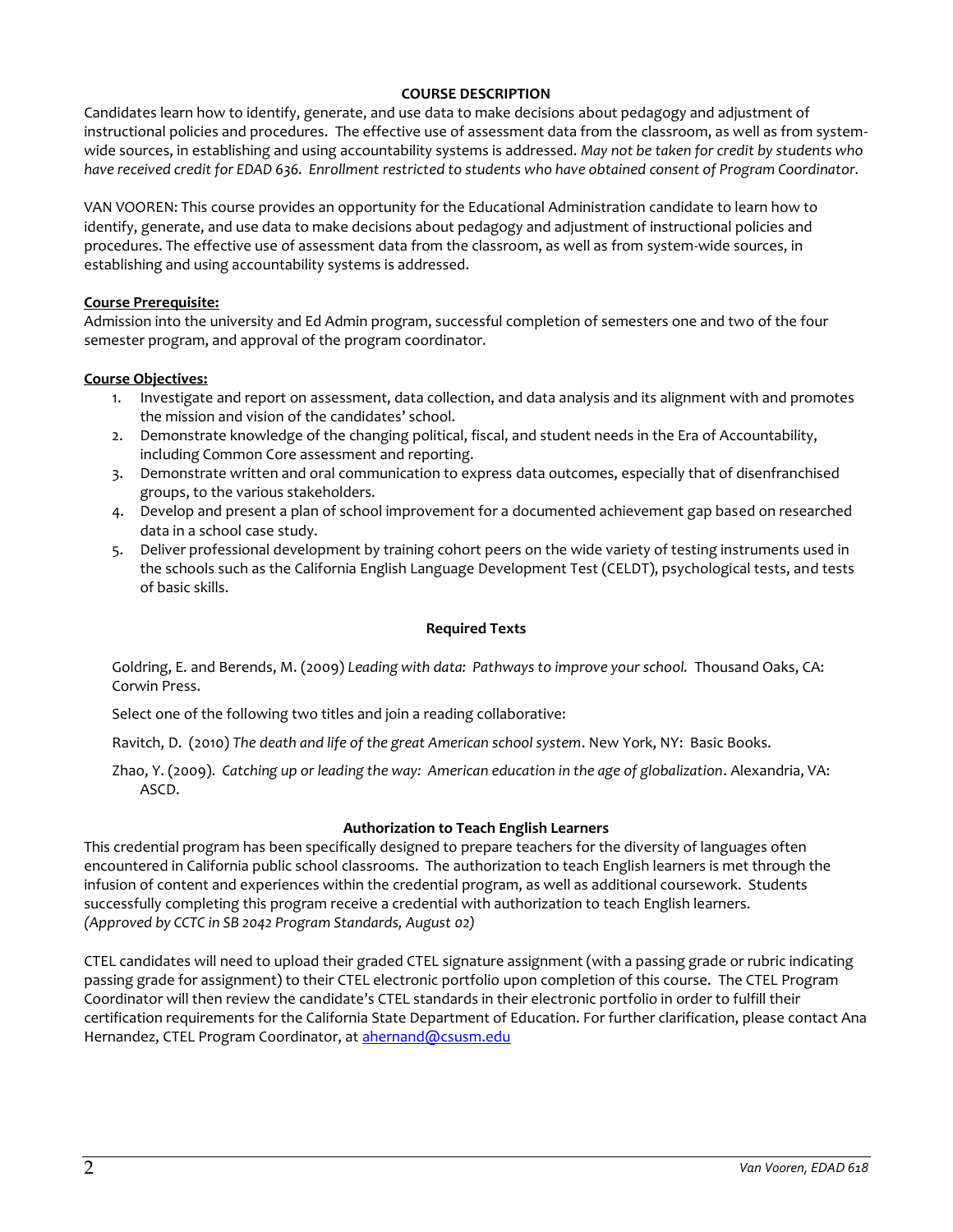## **STUDENT LEARNING OUTCOMES**

*Preliminary Administrative Services Tier I Credential Program:*

The course objectives, assignments, and assessments have been aligned with the CTC Program Standards for The Preliminary Administrative Services Credential called the "*standards of quality and effectiveness for administrative services credentials" that can be retrieved* from [http://www.ctc.ca.gov/educator-prep/standards/svc-admin](http://www.ctc.ca.gov/educator-prep/standards/svc-admin-handbook.pdf)[handbook.pdf.](http://www.ctc.ca.gov/educator-prep/standards/svc-admin-handbook.pdf)

This course is designed to help candidates seeking a California administrative credential to develop the skills, knowledge, and attitudes necessary to assist schools and district in implementing effective programs for all students. The candidate will be able to merge theory and practice in order to realize a comprehensive and extensive educational program for all students. In addition, the candidate will be required to formally address the requirements of the following standards.

Category III (Demonstration of Effective Leadership)

| Standard 10 Vision of Learning                                            | 35. |
|---------------------------------------------------------------------------|-----|
| Standard 11 Student Learning and Professional Growth                      | 36  |
| Standard 12 Organizational Management for Student Learning                |     |
| Standard 13 Working with Diverse Families and Communities                 | 38  |
| Standard 14 Personal Ethics and Leadership Capacity_                      | 30. |
| Standard 15 Political, Social, Economic, Legal and Cultural Understanding | 40  |

## **California Teacher Performance Assessment (CalTPA)**

Beginning July 1, 2008 all California credential candidates must successfully complete a state-approved system of teacher performance assessment (TPA), to be embedded in the credential program of preparation. At CSUSM this assessment system is called the CalTPA or the TPA for short.

To assist your successful completion of the TPA, a series of informational seminars are offered over the course of the program. TPA related questions and logistical concerns are to be addressed during the seminars. Your attendance to TPA seminars will greatly contribute to your success on the assessment.

Additionally, SoE classes use common pedagogical language, lesson plans (lesson designs), and unit plans (unit designs) in order to support and ensure your success on the TPA and more importantly in your credential program.

The CalTPA Candidate Handbook, TPA seminar schedule, and other TPA support materials can be found on the SoE website:<http://www.csusm.edu/education/CalTPA/ProgramMaterialsTPA.html>

# **Assessment of Professional Dispositions**

Assessing a candidate's dispositions within a professional preparation program is recognition that teaching and working with learners of all ages requires not only specific content knowledge and pedagogical skills, but positive attitudes about multiple dimensions of the profession. The School of Education has identified six dispositions – social justice and equity, collaboration, critical thinking, professional ethics, reflective teaching and learning, and life-long learning—and developed an assessment rubric. For each dispositional element, there are three levels of performance *unacceptable*, *initial target*, and *advanced target*. The description and rubric for the three levels of performance offer measurable behaviors and examples.

The assessment is designed to provide candidates with ongoing feedback for their growth in professional dispositions and includes a self-assessment by the candidate. The dispositions and rubric are presented, explained and assessed in one or more designated courses in each program as well as in clinical practice. Based upon assessment feedback candidates will compose a reflection that becomes part of the candidate's Teaching Performance Expectation portfolio. Candidates are expected to meet the level of *initial target* during the program.

### **School of Education Attendance Policy**

Due to the dynamic and interactive nature of courses in the School of Education, all students are expected to attend all classes and participate actively. At a minimum, a student must attend more than 80% of class time, or s/he may not receive a passing grade for the course at the discretion of the instructor. Individual instructors may adopt more stringent attendance requirements. Should the student have extenuating circumstances, s/he should contact the instructor as soon as possible. *(Adopted by the COE Governance Community, December, 1997).*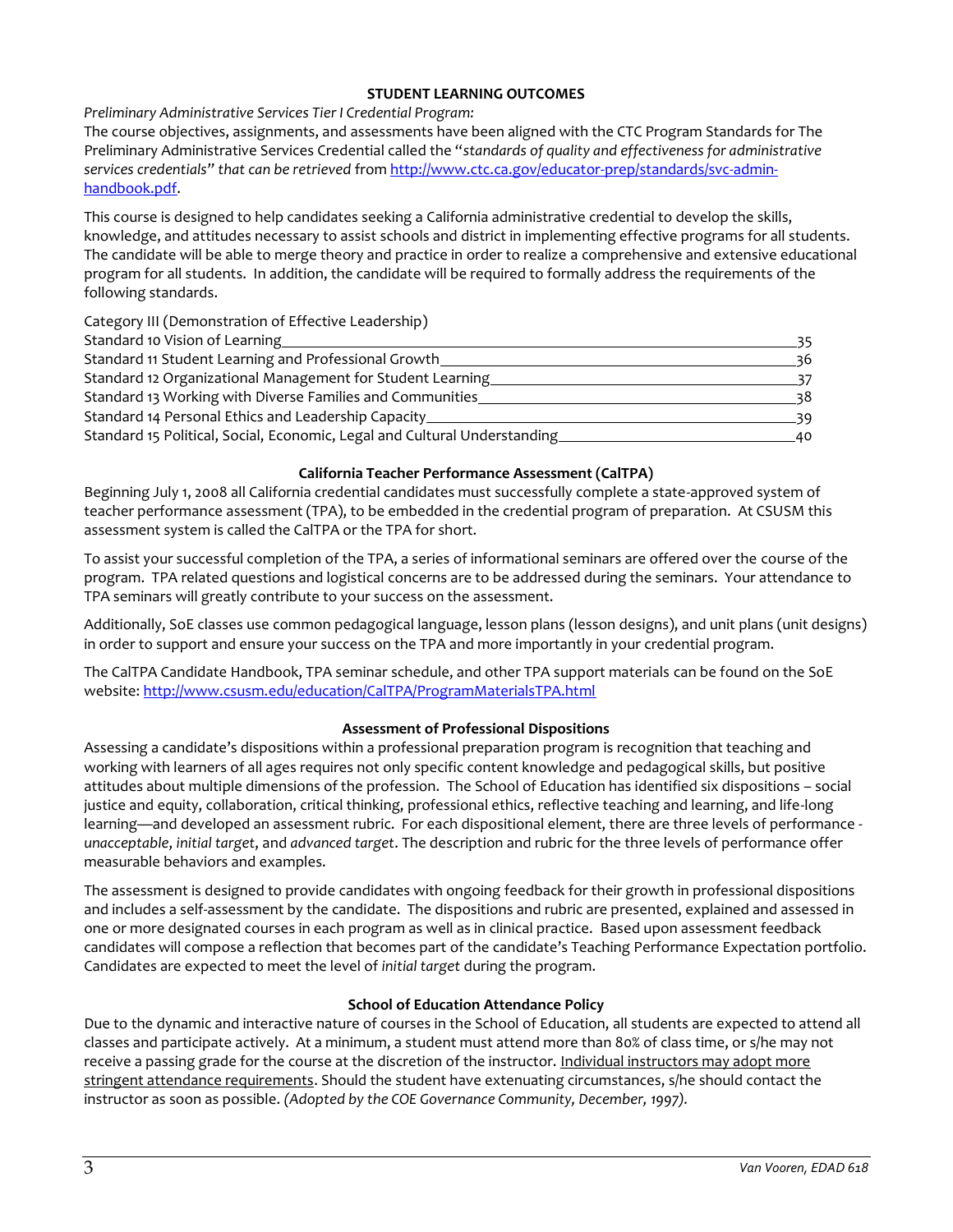## **Students with Disabilities Requiring Reasonable Accommodations**

Students with disabilities who require reasonable accommodations must be approved for services by providing appropriate and recent documentation to the Office of Disable Student Services (DSS). This office is located in Craven Hall 4300, and can be contacted by phone at (760) 750-4905, or TTY (760) 750-4909. Students authorized by DSS to receive reasonable accommodations should meet with their instructor during office hours or, in order to ensure confidentiality, in a more private setting.

## **All University Writing Requirement**

This course meets the university's writing requirement of at least 2500 words. Students are expected to use academic writing style consistent with graduate level courses. Written assignments will include out of class assignments as well as in class assignments.

## **CSUSM Academic Honesty Policy**

"Students will be expected to adhere to standards of academic honesty and integrity, as outlined in the Student Academic Honesty Policy. All written work and oral presentation assignments must be original work. All ideas/materials that are borrowed from other sources must have appropriate references to the original sources. Any quoted material should give credit to the source and be punctuated with quotation marks.

Students are responsible for honest completion of their work including examinations. There will be no tolerance for infractions. If you believe there has been an infraction by someone in the class, please bring it to the instructor's attention. The instructor reserves the right to discipline any student for academic dishonesty in accordance with the general rules and regulations of the university. Disciplinary action may include the lowering of grades and/or the assignment of a failing grade for an exam, assignment, or the class as a whole."

Incidents of Academic Dishonesty will be reported to the Dean of Students. Sanctions at the University level may include suspension or expulsion from the University.

### **Plagiarism:**

As an educator, it is expected that each student will do his/her own work, and contribute equally to group projects and processes. Plagiarism or cheating is unacceptable under any circumstances. If you are in doubt about whether your work is paraphrased or plagiarized see the Plagiarism Prevention for Students website [http://library.csusm.edu/plagiarism/index.html.](http://library.csusm.edu/plagiarism/index.html) If there are questions about academic honesty, please consult the University catalog.

### **Use of Technology:**

Students are expected to demonstrate competency in the use of various forms of technology (i.e. word processing, electronic mail, Moodle, use of the Internet, and/or multimedia presentations). Specific requirements for course assignments with regard to technology are at the discretion of the instructor. Keep a digital copy of all assignments for use in your teaching portfolio. All assignments will be submitted online, and some will be submitted in hard copy as well. Details will be given in class.

### **Electronic Communication Protocol:**

Electronic correspondence is a part of your professional interactions. If you need to contact the instructor, e-mail is often the easiest way to do so. It is my intention to respond to all received e-mails in a timely manner. Please be reminded that e-mail and on-line discussions are a very specific form of communication, with their own nuances and etiquette. For instance, electronic messages sent in all upper case (or lower case) letters, major typos, or slang, often communicate more than the sender originally intended. With that said, please be mindful of all e-mail and on-line discussion messages you send to your colleagues, to faculty members in the School of Education, or to persons within the greater educational community. All electronic messages should be crafted with professionalism and care. Things to consider:

- Would I say in person what this electronic message specifically says?
- How could this message be misconstrued?
- Does this message represent my highest self?
- Am I sending this electronic message to avoid a face-to-face conversation?

In addition, if there is ever a concern with an electronic message sent to you, please talk with the author in person in order to correct any confusion.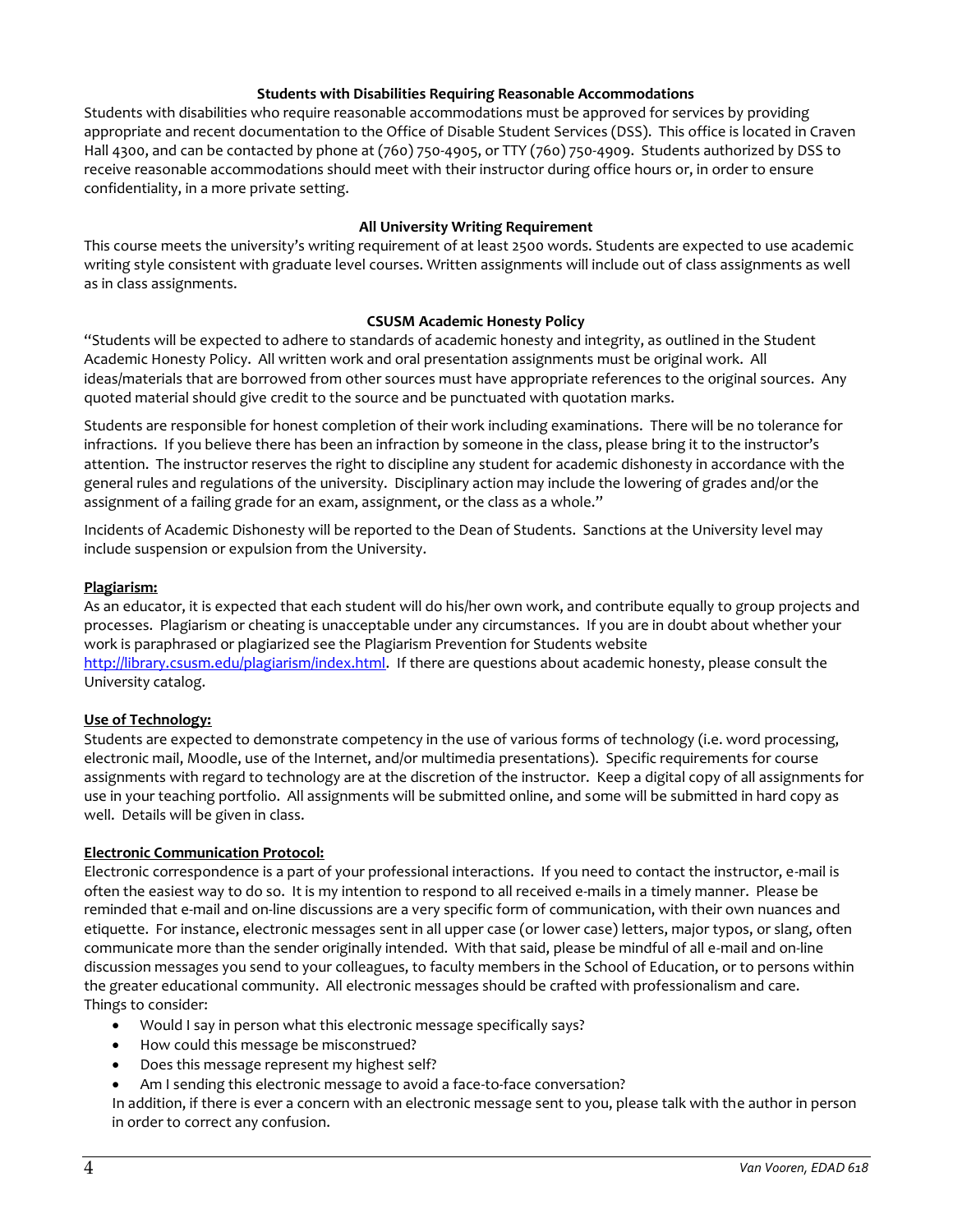# **Course Requirements**

# **The following factors will be considered in determining a final grade:**

| Assignment                                                                 | Due date       | <b>Grade points</b> |
|----------------------------------------------------------------------------|----------------|---------------------|
| Participation and engagement:                                              | On-going       | 15                  |
| Students will complete a brief KWL chart each week to pose an              |                |                     |
| inquiry with a small team in class discussions based on assigned           |                |                     |
| readings.                                                                  |                |                     |
|                                                                            |                |                     |
| <b>Current events:</b>                                                     |                |                     |
| Three times during the semester, students will contribute to an online     | Sept. 16       | 15                  |
| threaded discussion on current events related to K-12 assessments and      | Oct. 21        |                     |
| evaluation at the local, national, or international level. Respond to two  | <b>Nov. 25</b> |                     |
| other postings.                                                            |                |                     |
| <b>Sharing expertise:</b>                                                  |                |                     |
| Students will select a current assessment strategy, instrument, or         | On-going       | 15                  |
| technology tool for informing teachers and leaders about student           |                |                     |
| abilities and bring examples to share with the class.                      |                |                     |
| Annotated bibliography:                                                    |                |                     |
| Students will research and write an annotated bibliography (between 5      | September 23   | 10                  |
| and 7 entries) from peer reviewed sources of "best practices" for          |                |                     |
| student academic improvement/success from the perspective of the           |                |                     |
| leader. Each annotation should be between 50 and 100 words. Two of         |                |                     |
| the sources can be non-peer reviewed. Students will use APA format for     |                |                     |
| the citations and include an introductory and a summary paragraph in       |                |                     |
| the paper. This will be posted on Moodle to share with classmates as a     |                |                     |
| resource for future papers.                                                |                |                     |
| Write a case study or ethnography that includes:                           |                |                     |
| Part one: Collect and summarize assessment data from one                   | October 14     | 10                  |
| demographic student group at your school site or district that is lower    |                |                     |
| than the school average. Indicate how this group is served and if there    |                |                     |
| are support programs in place.                                             |                |                     |
| Part two: Compare school or district data you collected with the "best     |                |                     |
| practices" research from your (or your colleague's) annotated              | November 4     | 10                  |
| bibliography.                                                              |                |                     |
| Develop a culturally proficient action plan                                | November 25    | 10                  |
| Write a culturally proficient action plan from the Single Plan for Student |                |                     |
| Achievement format that addresses the gaps revealed in your research       |                |                     |
| of your demographic group. Focus on improving student achievement          |                |                     |
| through instructional strategies that meet the needs of all learners. If   |                |                     |
| your school is a model of student achievement with no gap in               |                |                     |
| achievement scores, write how your current data and support systems        |                |                     |
| exemplify good instruction.                                                |                |                     |
| Power Point or other type presentation:                                    |                |                     |
| Prepare and present a 5 minute summary                                     | December 2     | 15                  |
| of your Action Plan as you would for a Board meeting. Bring handouts       |                |                     |
| to share with classmates.                                                  |                |                     |
| <b>Total</b>                                                               |                | 100                 |

Note: All assignments must be submitted electronically on Cougar Courses on or before due dates and times.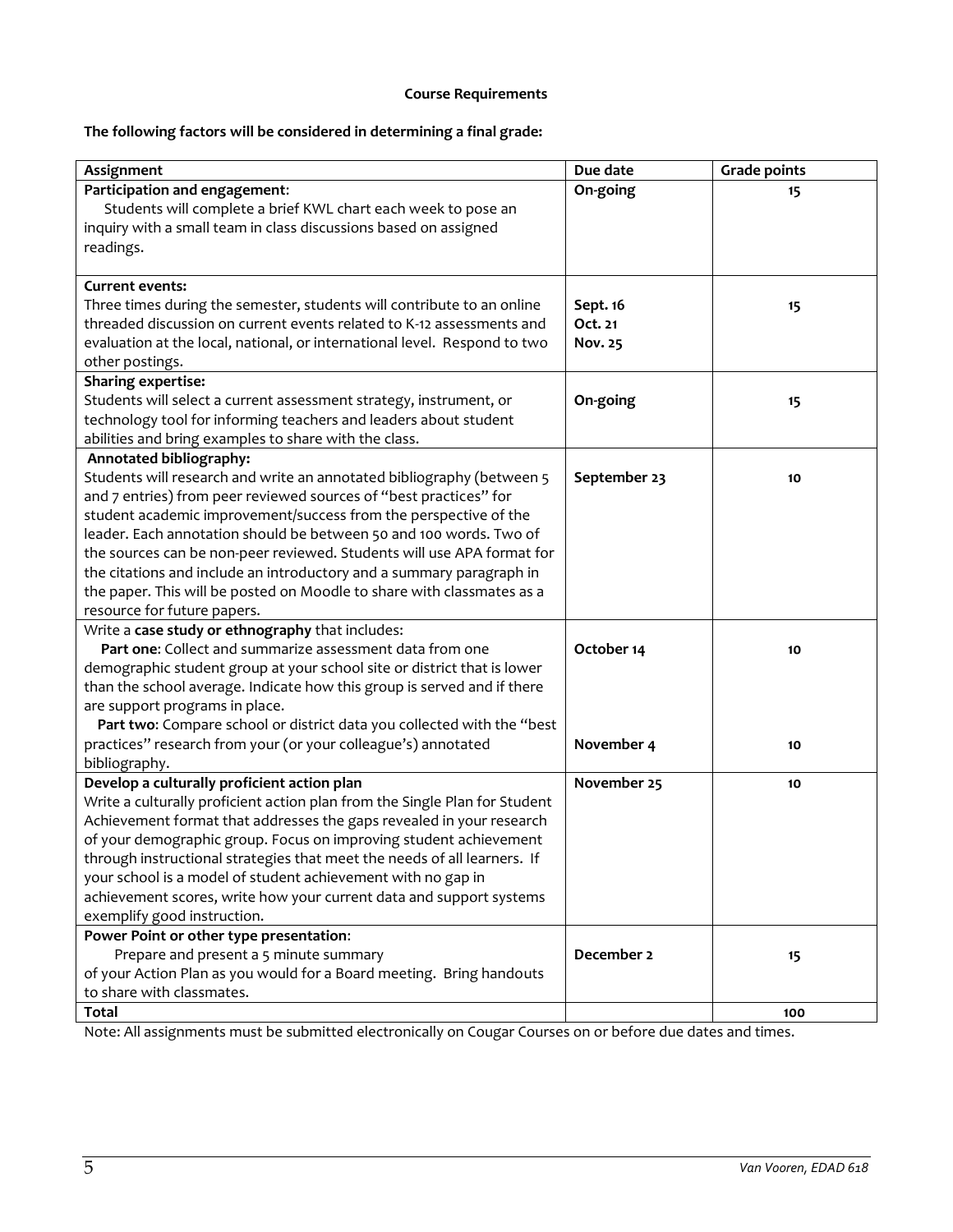## **Grading Standards**

Final course grades will be based on the following grading scale:

 $A = 93% - 100%$ A- = 90% - 92%  $B = 87% - 89%$  $B = 83% - 86%$  $B - 80% - 82%$  $C+ = 77% - 79%$  $C = 73% - 76%$ C- = 70% - 72%  $D = 60\% - 69\%$  $F =$  below 60

## **Grading Policy**

Assignments are given based on expectations of "mastery" of the content and academic format for the assignments. Based on the instructor's early grading feedback, students may make improvements on assignments and may resubmit an assignment for additional grade consideration before the deadline date. Late assignments will lose one point for each day they are late.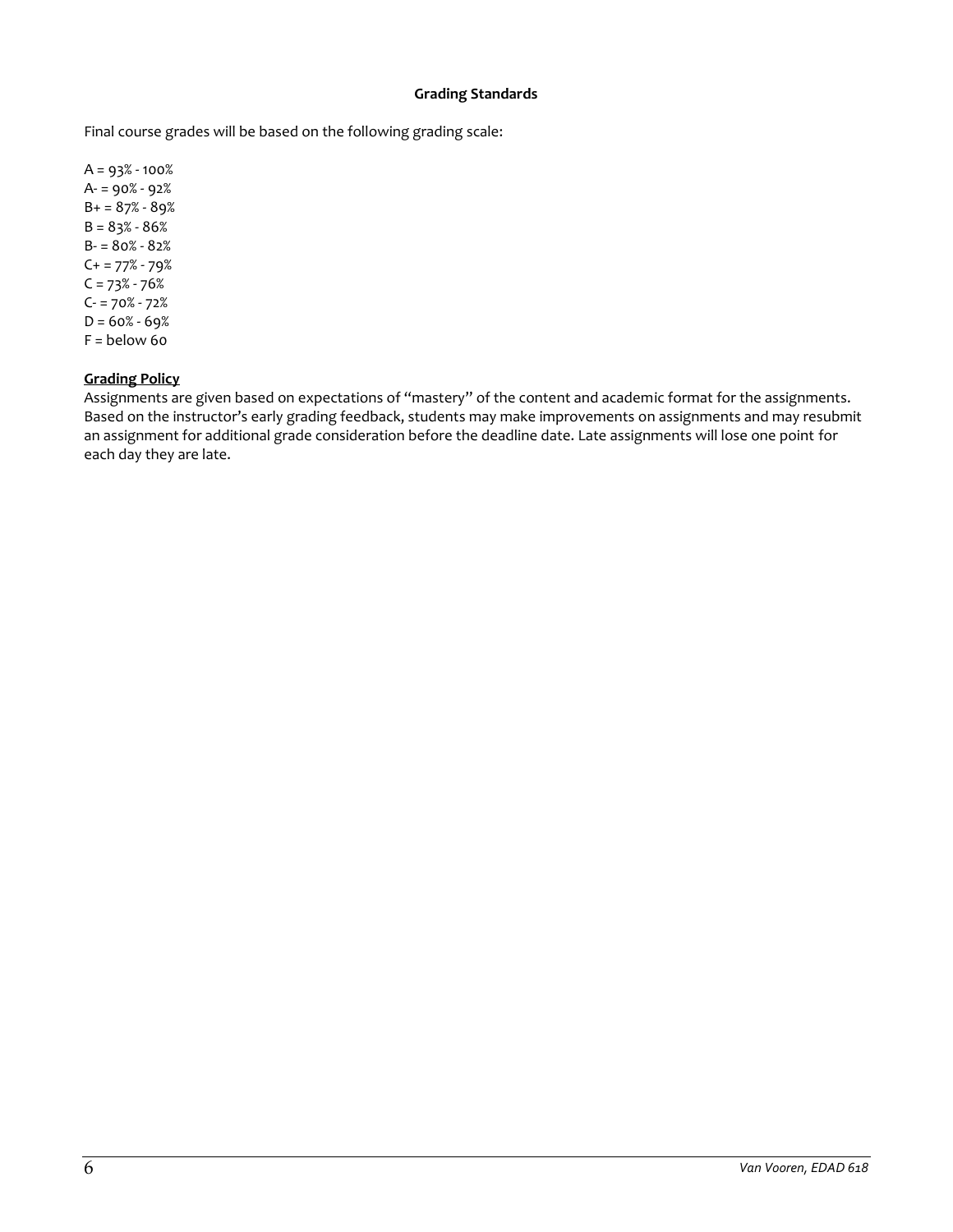## **Schedule/Course Outline**

| Session/Date                                   | Activities/Assignments                                                                                                                                                                                      | Resources/materials for<br>discussion in that week's class                                                                                         | IB Leadership pilot<br>assignment<br>replacement |
|------------------------------------------------|-------------------------------------------------------------------------------------------------------------------------------------------------------------------------------------------------------------|----------------------------------------------------------------------------------------------------------------------------------------------------|--------------------------------------------------|
| Session 1<br>August 26                         | Activities to develop a cohort<br>$\bullet$<br>leadership vision<br>EDAD 626A field study<br>expectations<br>Review of Program Standards<br>(CAPEs)<br>Preview Annotated Bibliography<br>(Due September 16) | Course Syllabus                                                                                                                                    |                                                  |
| Session 2                                      | (no class)                                                                                                                                                                                                  |                                                                                                                                                    |                                                  |
| September 2<br>Session 3<br>September 9        | <b>Labor Day</b><br>School data for improvement<br>$\bullet$<br>English learners and LTELS<br>٠<br>assessment lecturette                                                                                    | Discuss: Leading with data,<br>Chapters 1, 2                                                                                                       |                                                  |
| Session 4<br>September 16                      | <b>Cougar Course Blog</b><br>Linking data to goals and planning<br>Special Ed students and<br>assessment lecturette                                                                                         | Discuss: Leading with data,<br>Chapter 3, 4                                                                                                        |                                                  |
| Session 5<br>September 23                      | Formative assessments<br>$\bullet$<br>CAHSEE/AP/IB lecturette<br>$\bullet$<br>Preview Case Study: Part One                                                                                                  | Discuss: Leading with data,<br>Chapter <sub>5</sub><br>Due: Annotated Bibliography,<br>online current events posting<br>and response to classmates |                                                  |
| Session 6<br>September 30                      | Multiple measures<br>$\bullet$<br>Alternative assessments/IB<br>STAR assessment lecturette<br>$\bullet$<br>Lab time to find and chart data<br>$\bullet$                                                     | Discuss: Leading with data,<br>Chapter 6<br>STAR reports data                                                                                      |                                                  |
| Session 7<br>October 7                         | Involving the community in data<br>$\bullet$<br>based decision making<br>Preview Case Study: Part Two                                                                                                       | Discuss: Leading with data,<br>Chapter <sub>7</sub><br>Mid semester class evaluation                                                               |                                                  |
| Session 8<br>October 14                        | Analyzing data<br>$\bullet$<br>Grading to standards<br>GATE / GATE EL and assessment                                                                                                                        | Discuss: Leading with data,<br>Leading with Data, Chapter 8,<br>9, 10<br>Due: Case Study: Part One.<br>Submit on Moodle                            |                                                  |
| Session 9<br>October 21<br><b>Class online</b> | <b>Cougar Course Blog</b><br>Special Education cum file<br>investigation<br>Current events in assessment and<br>$\bullet$<br>accountability                                                                 | Blog sharing online                                                                                                                                |                                                  |
| Session 10<br>Oct 28                           | How the standards movement<br>$\bullet$<br>turned into the testing movement<br>Preview Action Plan and final<br>presentation (Due Nov. 28, Dec. 5)                                                          | Read: Ravitch, Chapters 1 and 2                                                                                                                    | Discuss: Zhao,<br>Chapters 1 and 2               |